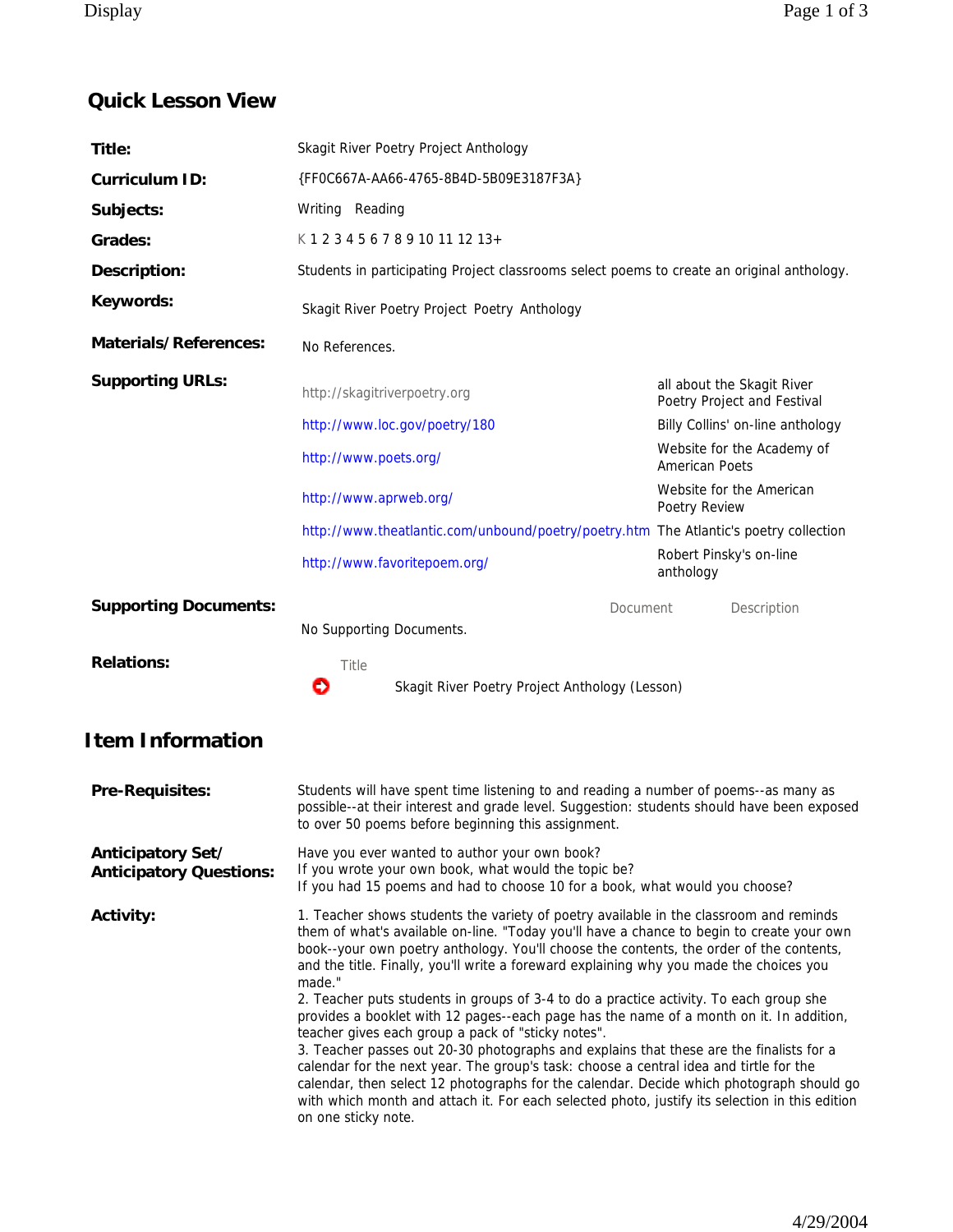|                                                   | 4. Teacher gives the class one-two hours to complete the selection and justification<br>process.<br>5. Next, each group will display its calendar and explain its choices, including why<br>photographs fit with the title and central idea. This might take one hour.<br>6. When all have finished, teacher leads class reflection about the process of defining a<br>central idea, titling it, and selecting materials to support it. What was most difficult? What<br>happened first--the title or the idea? Was there a correct answer? Why weren't all the<br>calendars the same? This reflection is very important to allow students to understand and<br>react to the process of creating and ordering. Allow about 45 minutes.<br>7. Now the teacher should pass out the "Poetry Anthology" assignment description and<br>scoring guide. Students should read the assignment and ask questions.<br>8. Work on creating a central idea and title will take some time. Start by having students<br>brainstorm topics individually. Have them circle 3 or 4 topics which might work.<br>9. At this point students should begin to do independent research, using all the poetry<br>materials available to them in and out of class. During this phase, teacher functions as a<br>facilitator, checking with students on a regular basis over the course of 2 weeks. Teacher<br>should allow up to 20 minutes a day of class time for students to work--to allow<br>observation of anthology status. To make certain work is progressing, ask for work in<br>chunks--first the central idea, then half of the poems, then all of the poems, then the<br>order of the poems, then the title of the anthology, then the formal foreward from the<br>editor.<br>10. When the work is completed, students present their anthologies to others. This can be<br>done in the same small group used to begin this process, in front of the class, or in a<br>conference with the teacher. Following presentation, anthologies can be kept in class or<br>the school or town library to be shared.<br>11. Following the presentation, students should write a brief reflection about the<br>assignment--explaining what they learned, what was most difficult and most fun, and how<br>they might use the skills again in the future. |
|---------------------------------------------------|----------------------------------------------------------------------------------------------------------------------------------------------------------------------------------------------------------------------------------------------------------------------------------------------------------------------------------------------------------------------------------------------------------------------------------------------------------------------------------------------------------------------------------------------------------------------------------------------------------------------------------------------------------------------------------------------------------------------------------------------------------------------------------------------------------------------------------------------------------------------------------------------------------------------------------------------------------------------------------------------------------------------------------------------------------------------------------------------------------------------------------------------------------------------------------------------------------------------------------------------------------------------------------------------------------------------------------------------------------------------------------------------------------------------------------------------------------------------------------------------------------------------------------------------------------------------------------------------------------------------------------------------------------------------------------------------------------------------------------------------------------------------------------------------------------------------------------------------------------------------------------------------------------------------------------------------------------------------------------------------------------------------------------------------------------------------------------------------------------------------------------------------------------------------------------------------------------------------------------------------------------------------------------------------------------------------------------|
| <b>Calendar Time:</b>                             | 2 Weeks                                                                                                                                                                                                                                                                                                                                                                                                                                                                                                                                                                                                                                                                                                                                                                                                                                                                                                                                                                                                                                                                                                                                                                                                                                                                                                                                                                                                                                                                                                                                                                                                                                                                                                                                                                                                                                                                                                                                                                                                                                                                                                                                                                                                                                                                                                                          |
| Session(s):                                       | 10 Session(s) 1 Hours                                                                                                                                                                                                                                                                                                                                                                                                                                                                                                                                                                                                                                                                                                                                                                                                                                                                                                                                                                                                                                                                                                                                                                                                                                                                                                                                                                                                                                                                                                                                                                                                                                                                                                                                                                                                                                                                                                                                                                                                                                                                                                                                                                                                                                                                                                            |
| Accommodations/<br><b>Alternative Activities:</b> | 1. Change the number of poems required.<br>2. Find poems which suit specific students interest or abilities.<br>3. Allow students to create alternate forewards: a poem or performance or graphic.                                                                                                                                                                                                                                                                                                                                                                                                                                                                                                                                                                                                                                                                                                                                                                                                                                                                                                                                                                                                                                                                                                                                                                                                                                                                                                                                                                                                                                                                                                                                                                                                                                                                                                                                                                                                                                                                                                                                                                                                                                                                                                                               |
| <b>Helpful Hints:</b>                             | Again, the more students have read the better off they will be.                                                                                                                                                                                                                                                                                                                                                                                                                                                                                                                                                                                                                                                                                                                                                                                                                                                                                                                                                                                                                                                                                                                                                                                                                                                                                                                                                                                                                                                                                                                                                                                                                                                                                                                                                                                                                                                                                                                                                                                                                                                                                                                                                                                                                                                                  |

## **State/District Standards**

Reading - Seventh (7)

 $2.2.1 -$ 

- ! Compares, contrasts, and makes connections within and among several texts
- ! Applies complex thinking skills to derive meaning: Inference, Finding Evidence, Analysis (character), Problem Solving (conflict), Inference, Main Idea (theme), and Summarizing and Sequencing (plot)
- ! Asks and responds to literal and interpretive questions
- $2.3.5 -$
- ! Applies information gained from reading to give a response and express insight with evidence and elaboration
- ! Shares personal opinions with evidence and elaboration
- 2.3.6 Makes generalizations beyond the text to other texts, ideas or situations
- 3.3.1 Reads, responds to, and begins to evaluate a variety of traditional and contemporary literature such as: poetry, essay, short story, novel, biography, non-fiction, narrative and play

Writing - Seventh (7)

- 1.1.1 Develops ideas:
- ! **Writes with a consistent focus and logical argument.**
- ! **Elaborates on ideas using essential details, examples, reasons, etc…**
- ! **Writes using a focused thesis and supporting paragraphs.**
- ! **Writes coherent paragraphs.**